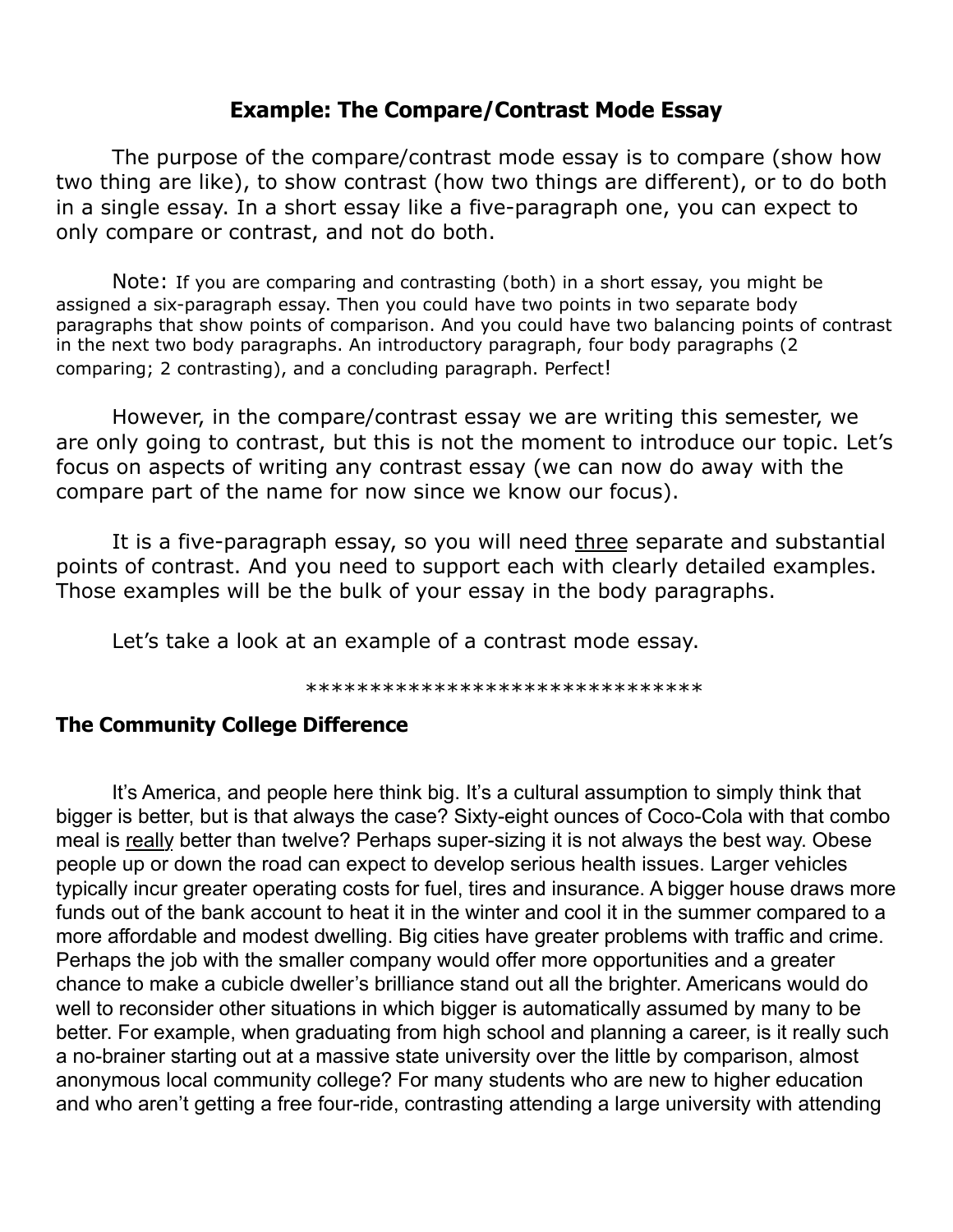a community college can lead to seeing tangible advantages of starting out at the humble community college. Indeed, there are significant differences between starting the higher education journey at a community college and beginning at a large state university, and those include cost considerations, the quality of the learning atmosphere, and having more immediate access to a valuable personal support network.

To begin, the most obvious point of contrast between starting higher education at a state university and a community college involves the costs. For example, in 2016 the typical cost of a year at San Diego State University, just looking at the tuition costs, is approximately \$7,000 (www.sdsu.edu), and that doesn't include the mandatory fee of \$752. By great contrast, full-time tuition per annum at Imperial Valley College is under \$1,500 (www.imperial.edu), and the fees are minuscule compared to SDSU's. For those whose robotic knee jerk reaction is *bigger is better*, exactly how is being buried in massive debt upon graduating a better situation when a young recent college graduate is likely already burdened enough with the challenges of starting a new independent life? No wonder why the average student debt from college loans is now \$35,000, according to www.studentloanhero.com. By great contrast, if a student were to start at a community college and transfer after two years, many thousands of dollars would be saved-- even possibly tens of thousands of dollars. Beyond that, savings can be positively monumental when looking at how many students attend a university to which they cannot commute daily, and this can add another eight to twelve thousand dollars in debt per academic year by adding expensive housing costs.

Next, the learning atmosphere at a huge state college often markedly contrasts with that of a community college. Countless excited freshman, initially thrilled to be on such a huge campus, soon find they are not *big men on campus* but *invisible person on huge campus*. If that doesn't compute during walking 30 minutes or more through a sea of humanity on the way across campus to class from the parking lot so distant that it seems it might be in another county, then the realization certainly dawns when excitedly throwing open the classroom doors on the first day of classes only to find a crammed theater with hundreds of classmates in the same class section-- students who also can't believe that what they were warned would happen is actually indeed being manifested before their eyes and will continue to occur every day of the 16-week semester. Finding out during the first five minutes of class that a real professor is not teaching the class, but a teaching assistant who is also a student is manning the chalkboard, serves as foot stomp on the already not simply burst but shredded balloon set ablaze. How is someone going to learn in an atmosphere like that? By stark contrast, most classes at a community college are considered full at approximately thirty students per section, and students won't need to stand up and speak into an auditorium microphone squealing with feedback in order to ask a question of the student-masquerading-as-instructor. As a matter of fact very likely your community college has substantial teaching experience at one or more of those very same mega-universities. One of many factors linked to student success is the ratio of faculty to students (http://nces.ed.gov/npec/pdf/kuh\_team\_report.pdf). At a ratio of 1:30, instead of perhaps 1:600, community colleges once again hold the less-is-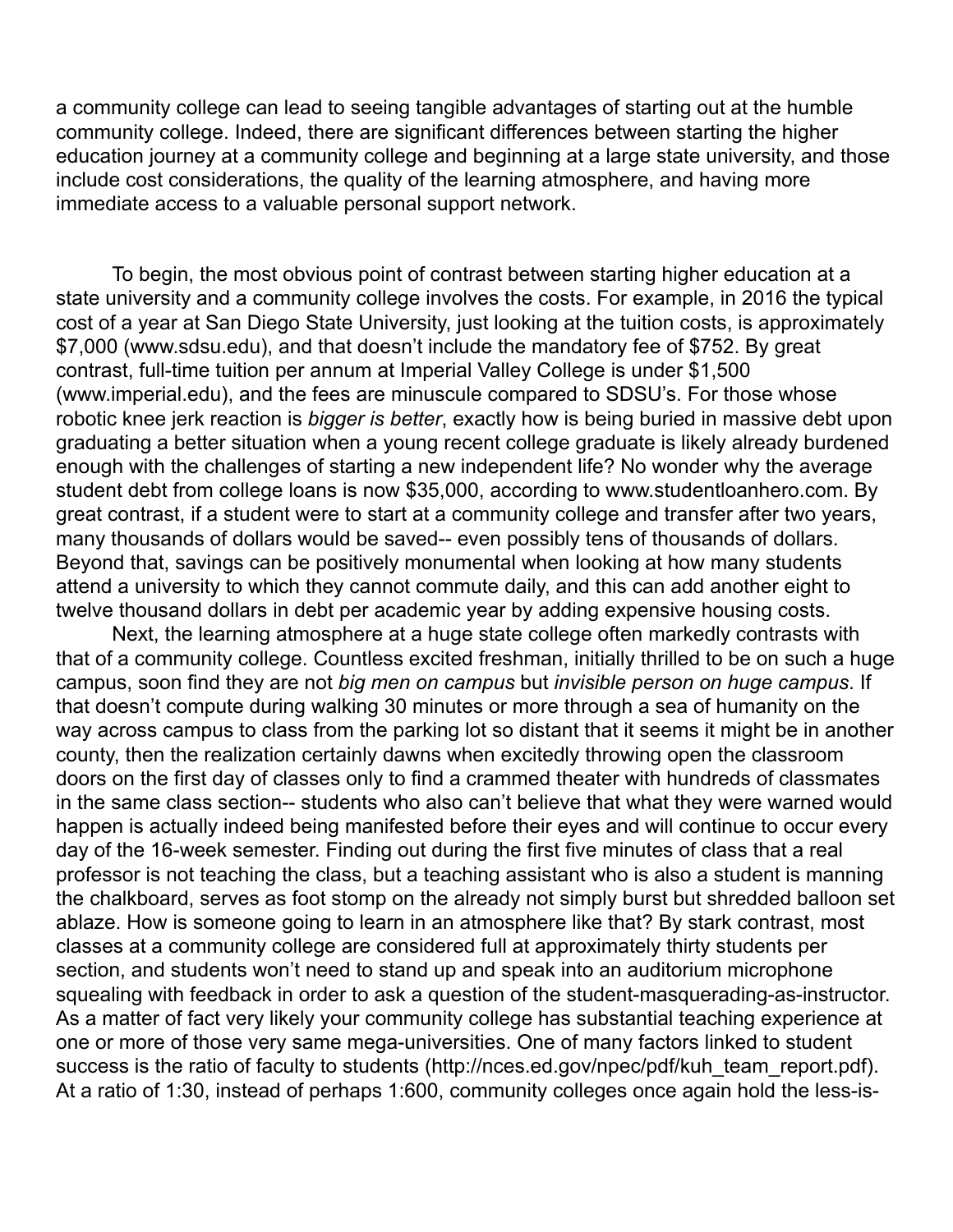more edge. On their websites, universities used to brag about many tens of thousands of books they had in their libraries. Now with vast bulk of research materials now living on line, that size issue is an utter non-factor. And at a community college, during that one or twominute walk from the parking lot to classes, rather than feeling stressed and invisible, new students probably will feel more relaxed and comfortable talking to people. Making friendships that can evolve into lasting relationships occurs more readily in smaller, less stressful environments and can more easily happen among the less populated classrooms, too.

Finally, large state universities might be a place where fewer members of a student's time-tested support network are to be found, compared to if that student had enrolled in the local community college. As high school adolescents transition into young adulthood, they face issues they have never encountered before as they start living increasingly independent lives. True, there are Facebook and Skype to make connections with high school friends and family in order to keep in touch, but it is not the same as being in their presence. And sometimes it's when we are far from home when a serious problem arises, like the flat tire on the freeway in a city where no one knows you or suddenly finding the bank account is barren. Quite differently, attending community college the first few years in the cozy familiarity of one's comfort zone, with family and friends cheering from the sidelines and then at the gymnasium at graduation, can provide a psychological backdrop of security, helping students to focus on their studies. Many students needlessly suffer their first year of studies far away from home in an unfamiliar setting, feeling tremendous isolation. That cannot be productive to achieving a high grade point average. Getting a bachelor's degree takes most full-time students four or five years, and often they get derailed in the first semester or two, especially when far from home. If students would think about putting themselves in the very best position to succeed right out of the gate on Day One at college, keeping their support network close at hand, made all the easier by beginning the college experience at a local community college, can pay huge dividends.

To conclude, when considering the costs of higher education, the educational atmosphere, and the value of keeping one's support network close, attending a large state university or a communication college at the start could not be more different choices. It is somewhat ironic that some students who start at the local college do so by necessity, envious of their university-attending former high school classmates, hardly realizing how fortunate they actually are. Many thousands of dollars can easily be saved over the first two years before transferring (if that is the goal), a better educational experience can be acquired in those 100 and 101 level courses, and the benefits of a personal, local support network can be enjoyed by starting out at the local community college. So the next time someone tries to tell you that bigger is better, below that bulky and glittery surface a contrary and valuable alternatively may be hiding.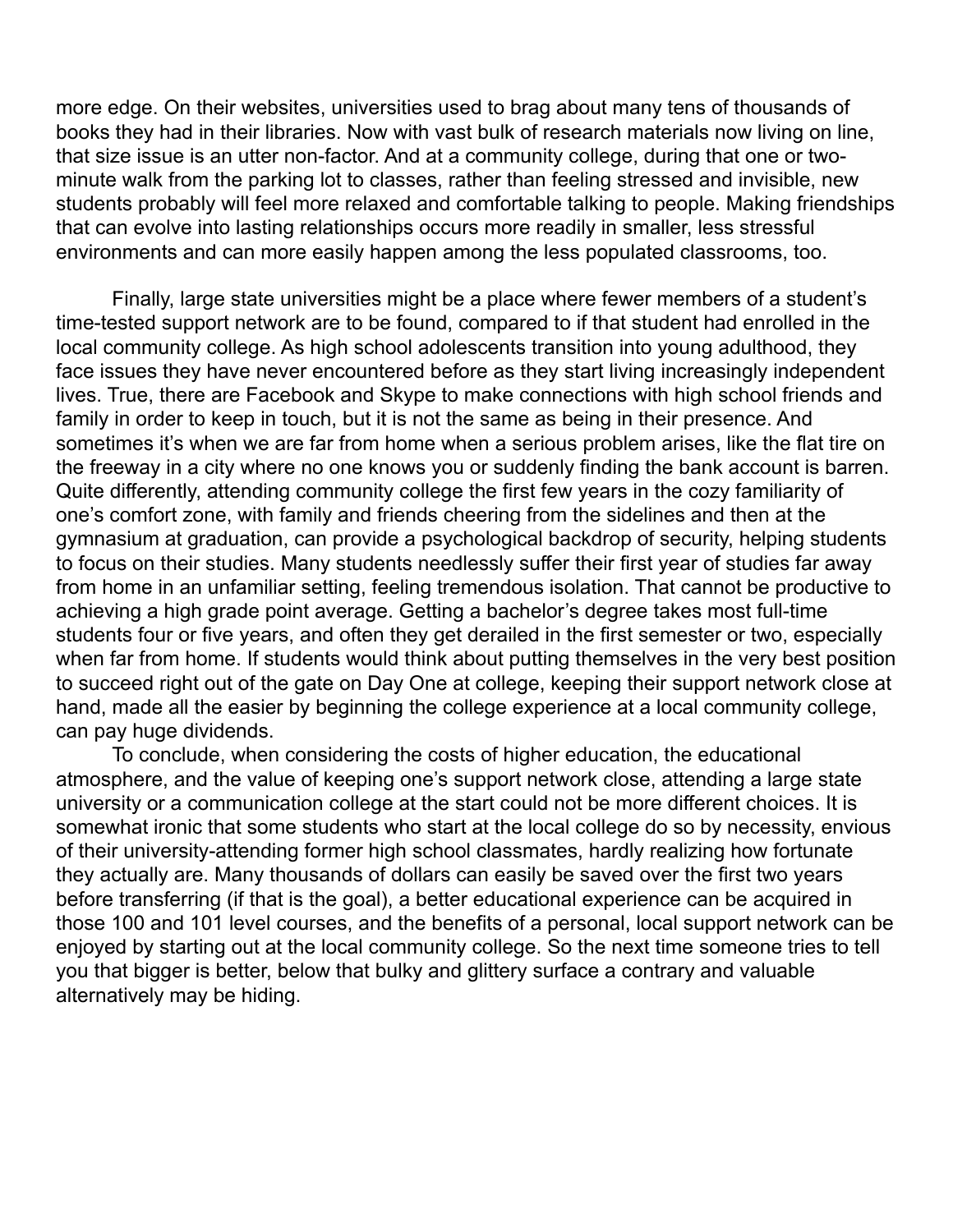# **Analysis of "The Community College Difference"**

## **The Mode**

First of all, not that this topic could serve as fodder for an argument mode essay (taking a stand on a controversial topic in which a reasonable person could argue either side), if you look at the wording of the thesis statement ("… there are significant differences between..."), we can see the mode is clearly presented as focusing on presenting differences. (Again, a compare/contrast essay could focus on comparisons, points of contrast, or both.) That's not enough, so look at the major transitions in the middle of the body paragraphs, when switching from the topic of big universities to community colleges. The transitions are "by great contrast," "by stark contrast" and "Quite differently." And finally, check out the sprinkles on the banana split. The title, which is usually written after the rest of the essay is complete), has the word "difference" in it.

## **More Linguistic Tools • Using Subordinating and Coordinating Conjunctions**

The **subordinating conjunction** "while" can be used to set up an SV + SV sentence (While SV, SV) to show contrast from clause to clause.

["While it is true that…., (point of contrast).

*Nevertheless*, *however*, *conversely*, *instead*, *nonetheless*, and *still* are all **conjunctive adverbs** that can also be set up in sentences to highlight contrast.

When these words connect two clauses, they appear here:

(information you present but which you seek to diminish); however, (your contrasting point)

It is especially the conjunctive adverbs that inject academic tone into an essay, so look for opportunities to use them. Once you do this for a few essays, it will be simply become part of your academic writing style.

#### **Strategy of the Introduction**

Note that education is not mentioned until sentence eleven! Before that, the writer has the reader question the assumption that bigger is better, providing a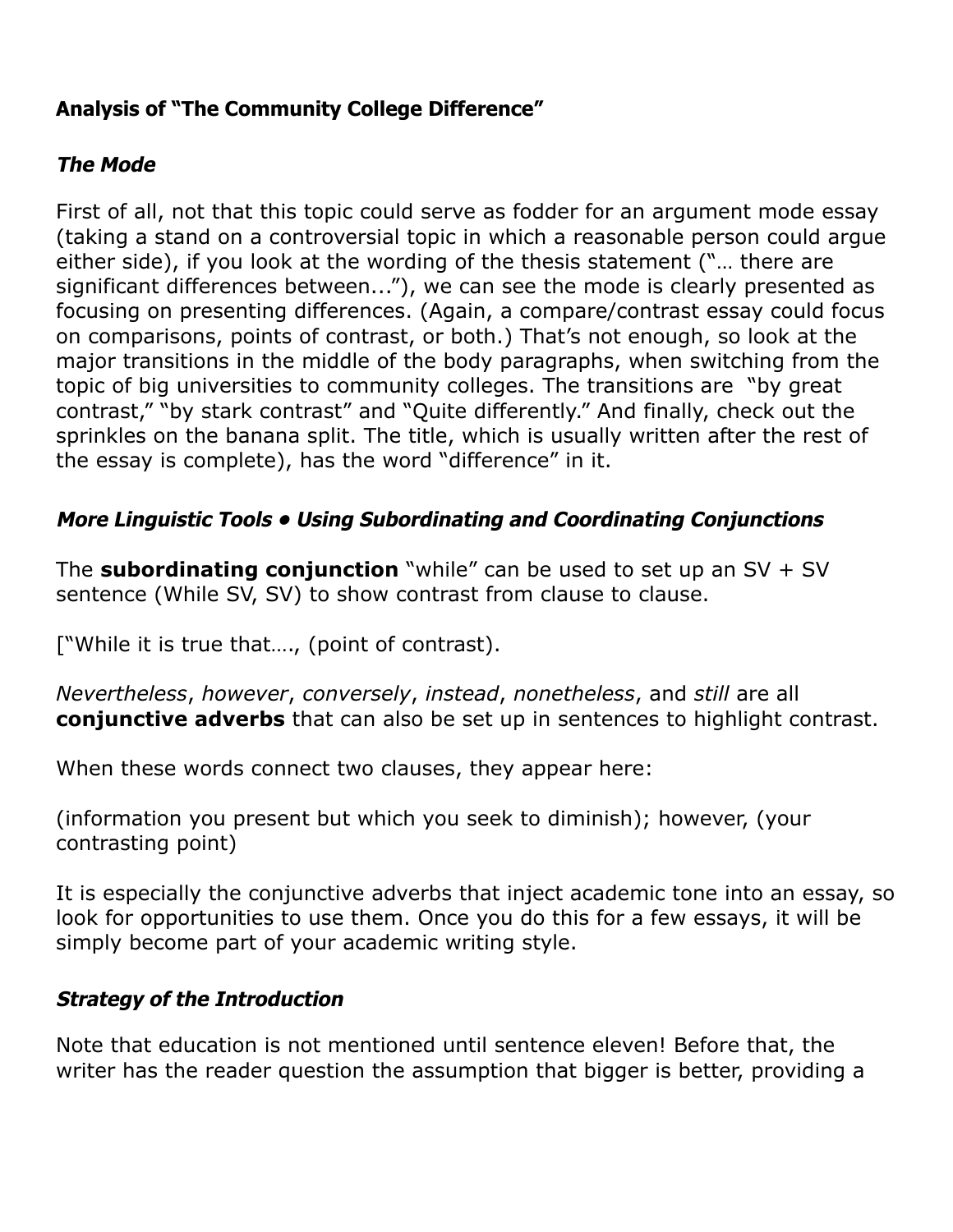variety of examples from Coca-Cola to cars to houses to companies. Then there is a transition midway through the paragraph, like this:

Americans would do well to reconsider other situations in which bigger is automatically assumed by many to be better. For example,…

Now that we are on transitions, note how paragraphs 2 through 5 commence. To begin, Next, Finally, To conclude--

Transitions help your reader see your organizational strategy. They help your reader follow paragraph-to-paragraph changes in subtopic, as well as sea shifts in the middle of a paragraph.

Even "for example" introduces a transition from introducing a main point (before the "for example") to an example of that phenomena (after your "for example"). Definitely be aware of transitions and use them frequently throughout all of your essays as don't we see signs along hiking trails and highways? Don't lose your reader by avoiding writing them in. And think about this-- in heavy academic journals, it is commonplace to see such expressions. They might see Mickie Mouse if you are writing about Mickie Mouse, but as the sophistication of the topic increases, such transitional expressions help ensure that your reader does not get lost in the dense forest of your substance laden prose.

#### **Topic Sentences**

This next point is huge. Let's discuss why a lot of students lose big points not only on the first essay, but on the second one. This is absolutely a very common reason why: Pay careful attention to the wording of the first sentence of your body paragraphs. In a five-paragraph essay, we are talking about your checking a total of three sentences for this crucial organizational structure.

The topic sentence is the first sentence of the body paragraphs. However, we can't just write anything we want to throw in there. This is academic writing, not Time or Newsweek or a blog, and we have an important rule here.

Here's the rule:

Topic sentences must state what the entire paragraph is about. So that means if we are writing a paragraph that contrasts state universities and community colleges, and the particular point in relation to state universities and community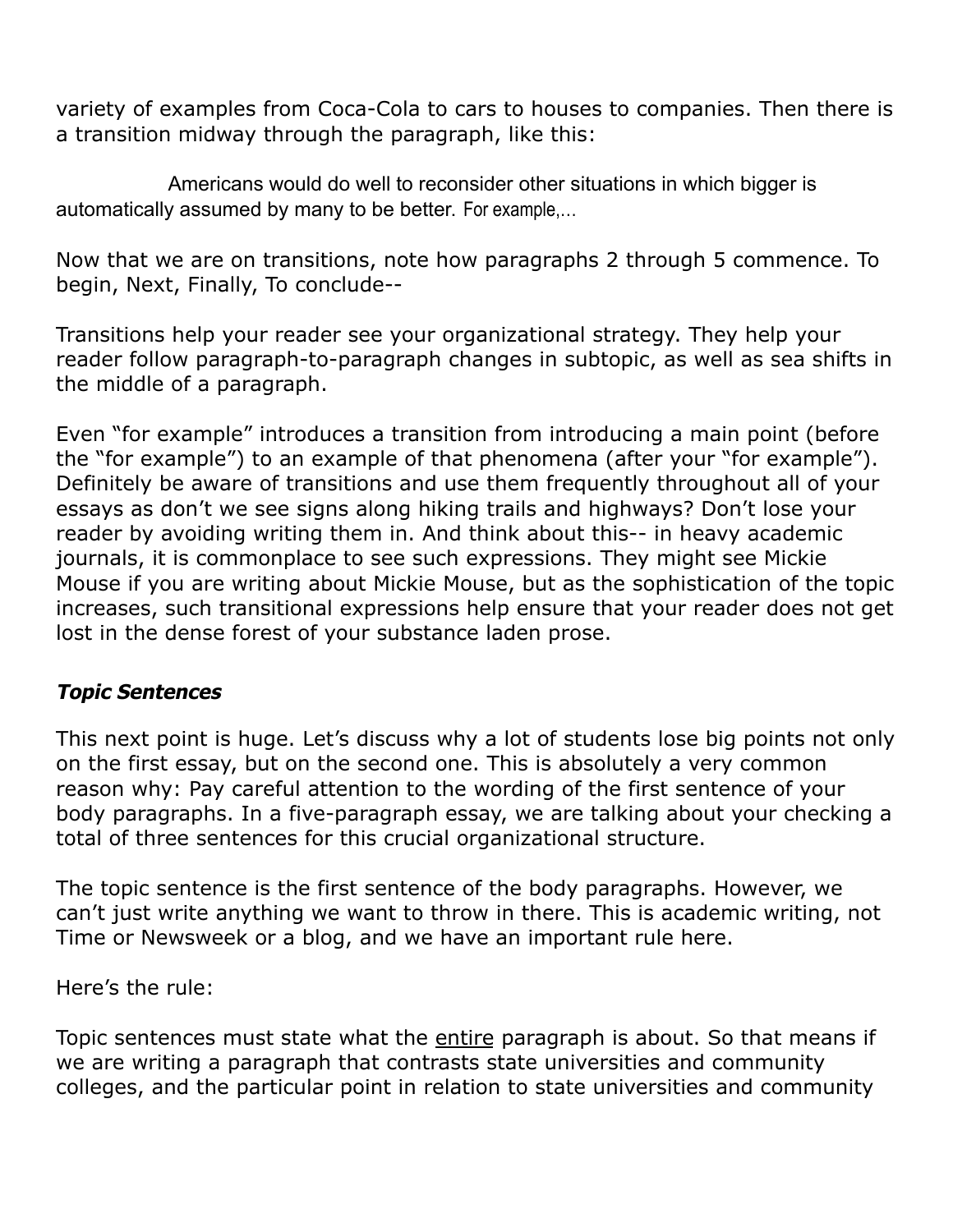colleges involves the costs, guess what needs to be in that topic sentence? We need to mention:

- 1) state universities
- 2) community colleges, **and**
- 3) that we are contrasting them regarding costs

all in the same first sentence-- topic sentence-- of the paragraph.

We can't leave any of this out. And we have only one sentence for all this.

The grading rubrics for our essays assign big points to topic sentences. And not figuring out what a topic sentence is by final exam day-- well, you get the picture. (The two instructors scoring your final exam start reading it by looking for your thesis and topic sentences. Yes, they skip around like that to start, then they back up and read from the start.)

So, it really pays off when you are checking your essays to sweep through in a disciplined way. Don't get distracted starting to look for other possible errors-- it is almost impossible to check for everything at once! Devote one sweep through just looking at those three sentences topic sentences and checking their scope.

#### **A Monster Proofreading Tip**

While we are on the topic of proofreading and editing, let me add this: Have you ever tried reading your "finished" paper aloud. I am not talking about reading it with just your eyes. Let your voice sound out (or have the weird voice on your computer read it). I guarantee that you will find errors that way that lurk undiscovered if you silently read it. Just do it-- it works!!!

#### **Check the Blueprint !**

Another important point to note here is to look at the blueprint and make sure we have three distinct points. A common error is to only have two points that are different. Often blueprint points one and three in student writing are the exact same point, a fact not hidden very well with synonyms.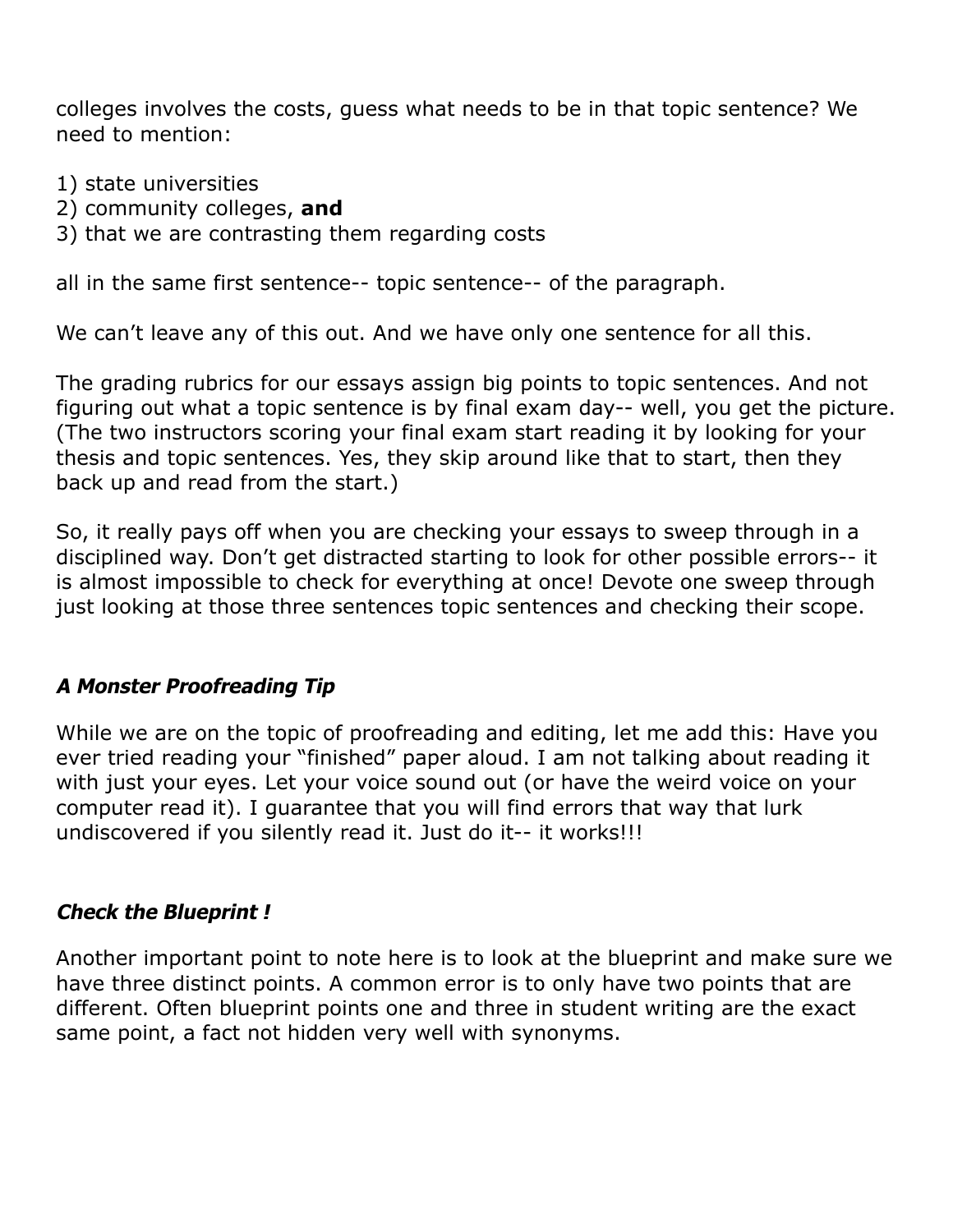Let's take a look at the blueprint (list of three main points) for **The Community College Difference**.

We know it's part of the thesis statement. Below it is underlined, and I added numbers.

Indeed, there are significant differences between starting the higher education journey at a community college and beginning at a large state university, and those include considering (1) the cost considerations, (2) the quality of the learning atmosphere, and (3) having more immediate access to a valuable personal support network.

- 1) the cost considerations
- 2) the quality of the learning atmosphere
- 3) having more immediate access to a valuable personal support network

What we are checking for is that all three truly be different points. In this case, yes, they are very distinct.

#### **Restatement of Thesis**

Let's check to see if the thesis-- found at the end of paragraph one, is simply copied and dumped in the concluding paragraph. That would be a really lame "restatement" of the thesis. That would be more like a parrot repeating itself.

So let's check the language.

#### **Thesis**:

Indeed, there are significant differences between starting the higher education journey at a community college and beginning at a large state university, and those include cost considerations, the quality of the learning atmosphere, and having more immediate access to a valuable personal support network.

Note that the blueprint (list of three main points, each of which will start each of the three body paragraphs) appears at the end of the sentence.

#### **Restated Thesis**

To conclude, when considering the costs of higher education, the educational atmosphere, and the value of keeping one's support network close, attending a large state university or a communication college at the start could not be more different choices.